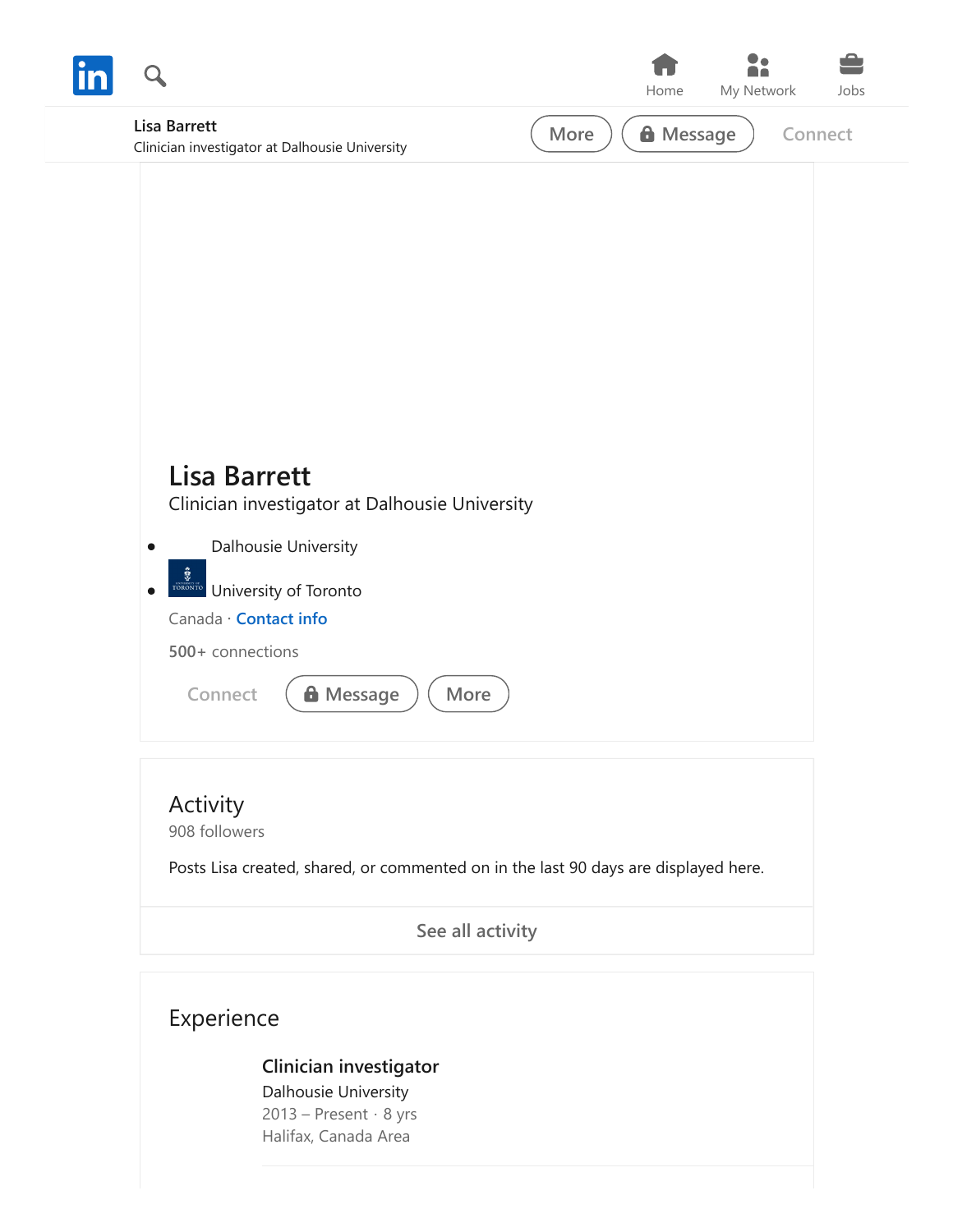

Endorsed by **[2 of Lisa's colleagues at Nova Scotia](https://www.linkedin.com/in/lisa-barrett-36348126/detail/skills/(ACoAAAVooLsBBBaQFAro_i26xo266GjBGT0JdDY,537915004)/shared-entity-company/)**  $\sum$ health **Health Authority**

## **[Epidemiology](https://www.linkedin.com/in/lisa-barrett-36348126/detail/skills/(ACoAAAVooLsBBBaQFAro_i26xo266GjBGT0JdDY,537915012)/)** [21](https://www.linkedin.com/in/lisa-barrett-36348126/detail/skills/(ACoAAAVooLsBBBaQFAro_i26xo266GjBGT0JdDY,537915012)/)

**Endorsed by [3 of Lisa's colleagues at Nova Scotia Health Authority](https://www.linkedin.com/in/lisa-barrett-36348126/detail/skills/(ACoAAAVooLsBBBaQFAro_i26xo266GjBGT0JdDY,537915012)/shared-entity-company/)**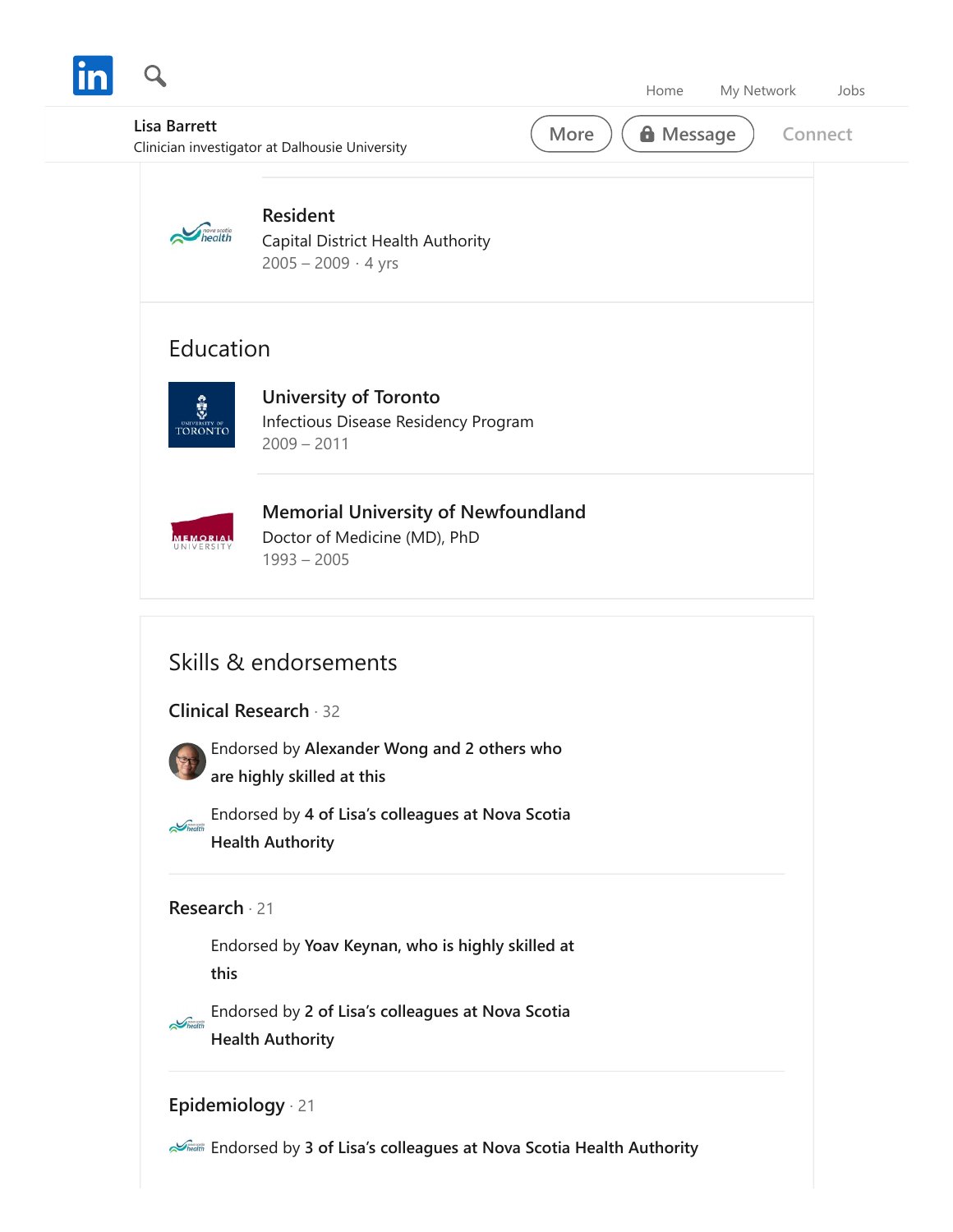

[Faculty Dalhousie University School of Nursing/Clinical Placement Coordinator](https://www.linkedin.com/in/karen-macrury-sweet-40b0414a/)

**Connect**

**C t**

**Dr Angela Cooper** • 3rd+ [Assistant Dean of Wellness, Faculty of Medicine at Dalhousie University](https://www.linkedin.com/in/dr-angela-cooper-9879b556/)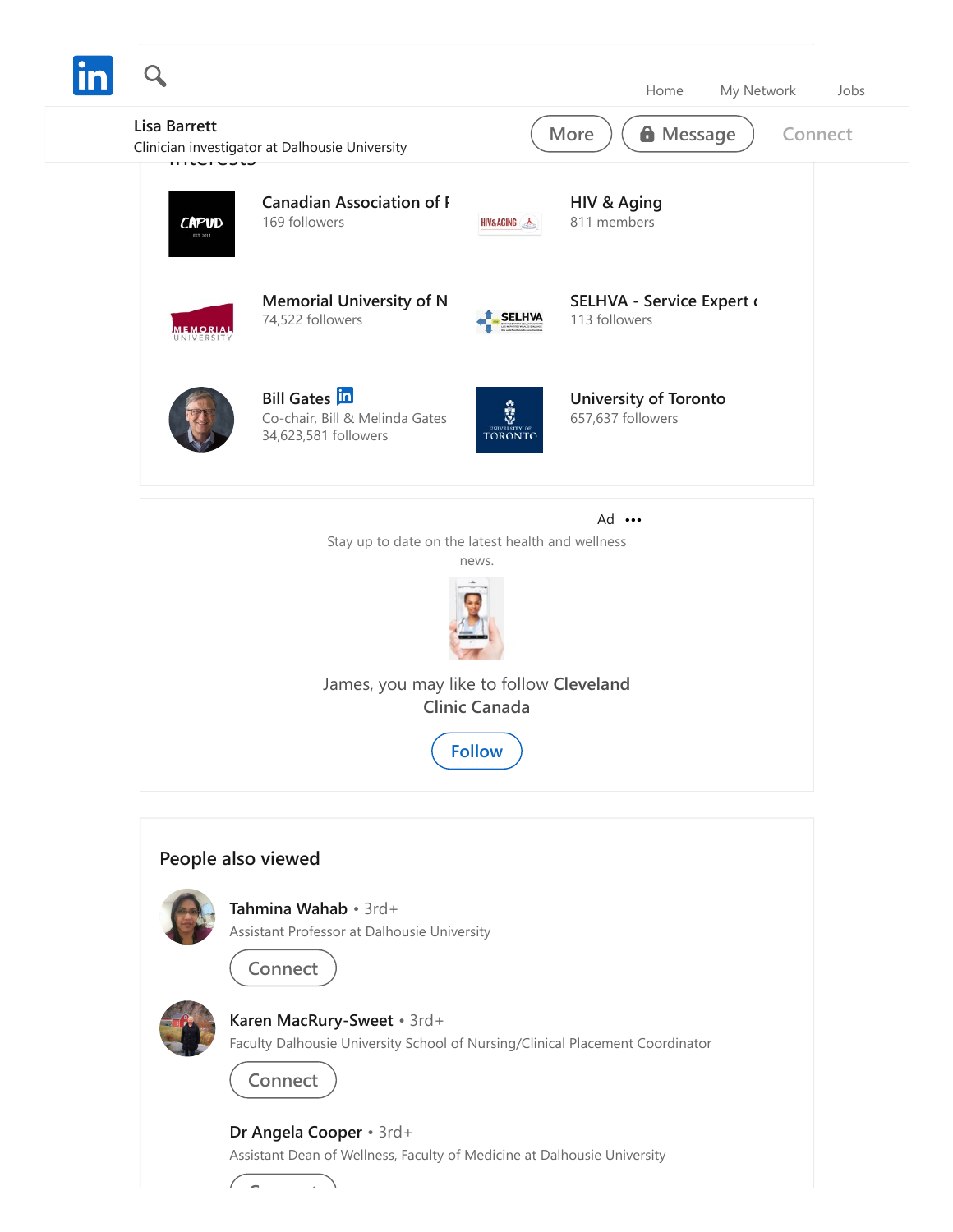| <b>Lisa Barrett</b> | <b>A</b> Message<br>More<br>Connect<br>Clinician investigator at Dalhousie University<br>COMICCL                                          |
|---------------------|-------------------------------------------------------------------------------------------------------------------------------------------|
|                     | Heidi MacKinnon • 3rd+<br>Laboratory Technician, IT & Web Administrator, Lab Instructor at Dalhousie University<br>Connect                |
|                     | Show more $\sim$                                                                                                                          |
|                     | People you may know                                                                                                                       |
|                     | Sergio Boggio<br>Business Development Intern at Esports Entertainment Group (NASDAQ: GMBL) and<br>President of the MSA at UBCO<br>Connect |
|                     | <b>Karen Fan</b><br>Management Consultant at Deloitte Consulting<br>Connect                                                               |
|                     | <b>Thomas Lin</b><br>Front-End Developer(React.js)<br>Connect                                                                             |
|                     | Jenel McKenney<br>Customer Success Manager @ Klue   Competitive Enablement for Enterprise Sales<br>Connect                                |
|                     | <b>Meghan Reading</b><br>Digital Strategist at TAXI<br>Connect                                                                            |
|                     | Show more $\sim$                                                                                                                          |

James, learn what hiring managers look for in answers to top interview questions